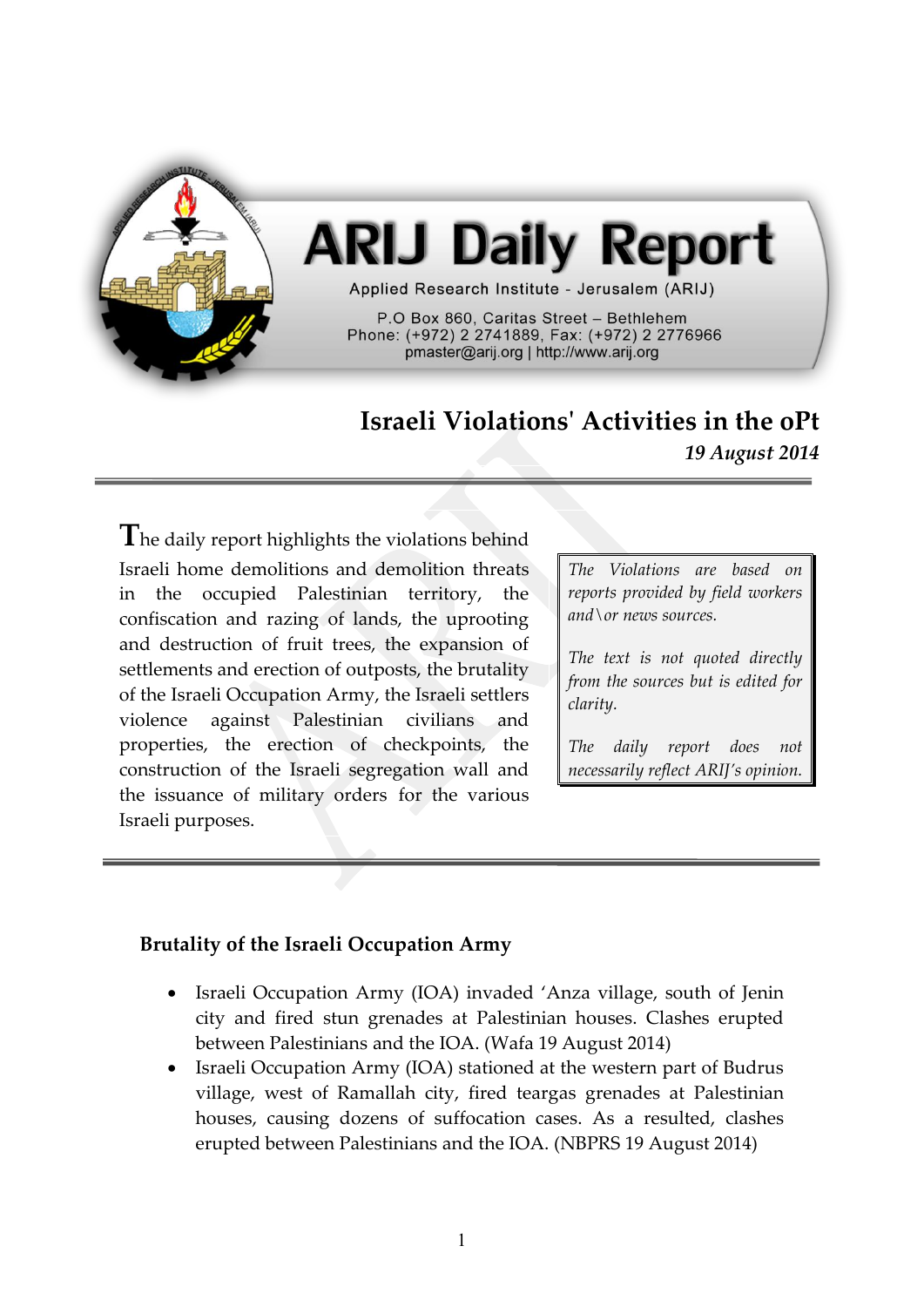## **Gaza strip:**

• Abdalla Abed Rabo (20 years) died of wounds he sustained during the Israeli assault on Gaza strip. (Maannews 19 August 2014)

### **Israeli Arrests**

- Israeli Occupation Army (IOA) arrested two Palestinians from Yatta town, south of Hebron city, after assaulting them while they were at Khalal Al-Adra area, east of Yatta town. The arrestees were identified as: Hamza Ahmed Shawaheen (19 years) and Ibrahim Issa Shawaheen (18 years). (Wafa 19 August 2014)
- Israeli Occupation Army (IOA) arrested two Palestinians after storming and searching their house in Hebron city. The arrestees were identified as: Firas Kafli Al-'awiwi and his brother Ahmed. (Wafa 19 August 2014)
- Israeli Occupation Army (IOA) arrested Mohammad Jamal Taleb Talab (19 years) after raiding his family house in Ad-Dhahiriya town, south of Hebron city. (Wafa 19 August 2014)
- Israeli Occupation Army (IOA) arrested Mohammad Adel Hamamrah (23 years) after raiding his house in Ash-Shurfa area, east of Husan village, west of Bethlehem city. (Wafa 19 August 2014)
- Israeli Occupation Army (IOA) summoned Sami and Mohammad Taha to interview the Israeli Intelligence Police in Gush Etzion settlement bloc, after raiding their houses in Beit Sahour town, east of Bethlehem city. (Wafa 19 August 2014)
- Israeli Occupation Army (IOA) arrested two Palestinians after storming and searching their houses in Osarin village, south of Nablus city. The arrestees were identified as: Rabeh Ruslan 'Adili (17 years) and Ahmed Jamal 'Adili (19 years). (Raya 19 August 2014)
- Israeli Occupation Army (IOA) arrested Musa Al-Hindi (22 years) after raiding his house in Tell village, west of Jenin city. (Raya 19 August 2014)
- Israeli Occupation Army (IOA) arrested Ahmed Azzat Daghlas after stopping him at a sudden checkpoint erected by the IOA near Burqa village, north of Nablus city. (Raya 19 August 2014)
- Israeli Occupation Army (IOA) arrested Thair Halahla (35 years) after storming and searching his house in Kharas town, northwest of Hebron city. The IOA transferred the arrestee to unknown location. (RB2000 19 August 2014)
- Israeli Occupation Army (IOA) arrested a Palestinian after stopping him at a military checkpoint erected by the IOA at the entrance of Halhul town, north of Hebron city. (Maannews 19 August 2014)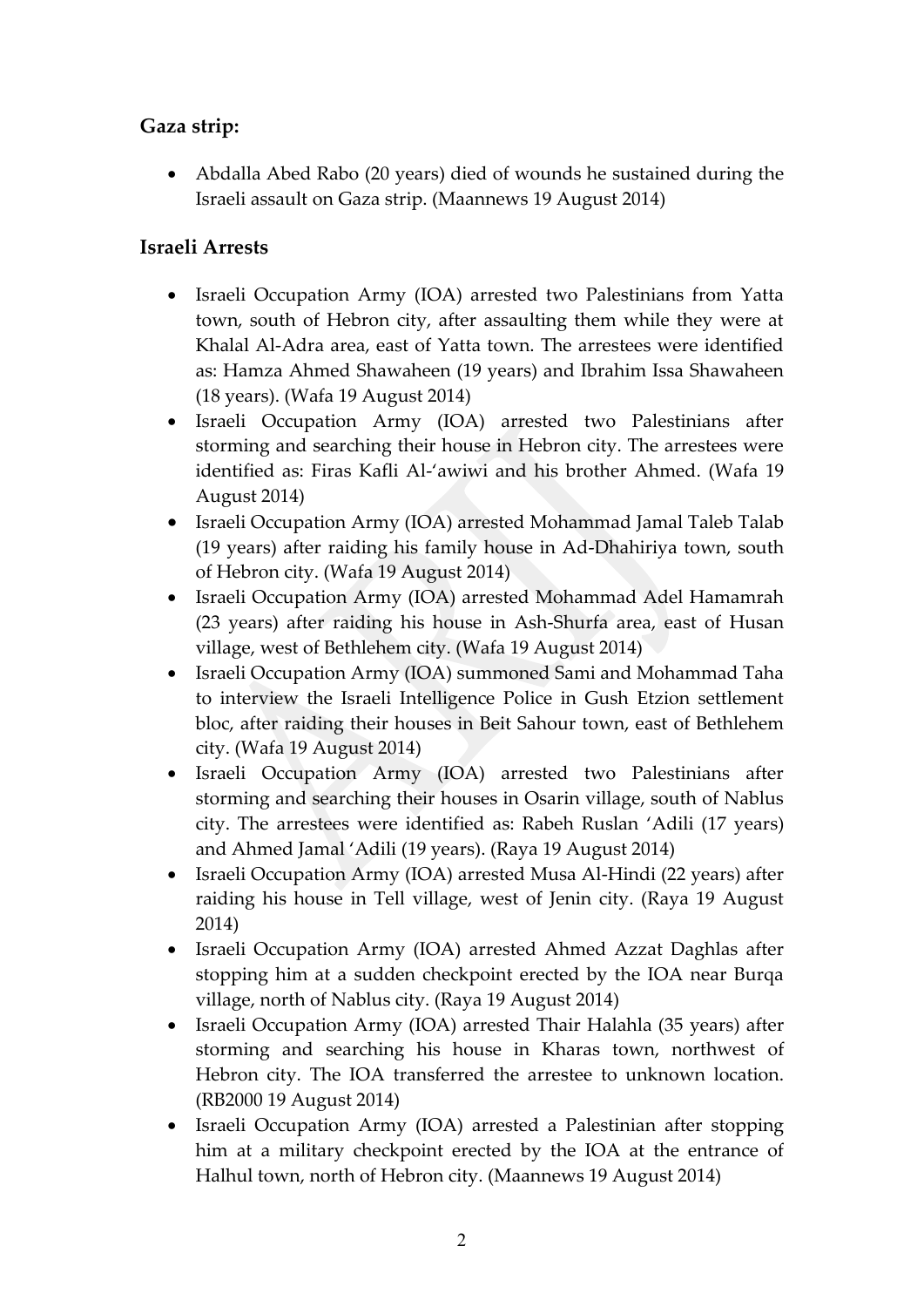### **Israeli Settler Violence**

- Israeli settlers living in Beit El settlement stormed Al-Yanabe' area in Dura Al-Qar' village, north of Ramallah city, and torched caravan, awnings and seats in the area. (Wattan 19 August 2014)
- Israeli settlers living in Betar Illit settlement hurled stones at Palestinian vehicles in Nahhalin village, southwest of Bethlehem city. (Wattan 19 August 2014)
- Israeli settlers escorted by the Israeli Occupation Army (IOA) stormed Al-Aqsa mosque in Jerusalem city and toured in its courtyard. During the operation, the IOA arrested a Palestinian child while he was at the courtyard of Al-Aqsa mosque. (RB2000 19 August 2014)

### **Home Demolition & Demolition threats**

 Israeli bulldozers escorted by the Israeli Occupation Army (IOA) demolished awning and a residential cave in An-Natouf area in Al-Walaja village, northwest of Bethlehem city. The targeted room and cave are owned by Abd Al-Fatah Abd Raboh. (NBPRS & Al-Quds 19 August 2014)

#### **Erection of Israeli checkpoints**

- Israeli Occupation Army (IOA) erected sudden checkpoints at all the entrances of Hebron city. The IOA stopped and searched Palestinian vehicles and checked ID cards. (Maannews 19 August 2014)
- Israeli Occupation Army (IOA) erected a military checkpoint at the entrance of Al-Fawar refugee camp, south of Hebron city. The IOA stopped and searched Palestinian vehicles and checked ID cards. (Maannews 19 August 2014)

#### **Other**

 UN: Gaza reconstruction 3 times more dire than after 2009 war. Top UN official in Mideast Robert Serry says ending blockade of Gaza, addressing Israel's security needs more urgent than before due to 'unprecedented destruction.' The top UN official in the Mideast said Monday that Gaza will require massive reconstruction and proposed expanding a UN-Israeli system to import construction materials into the Palestinian territory. Robert Serry told the UN Security Council that ending the blockade of Gaza and addressing Israel's legitimate security needs have become even more urgent given "the unprecedented amount of destruction ... and the corresponding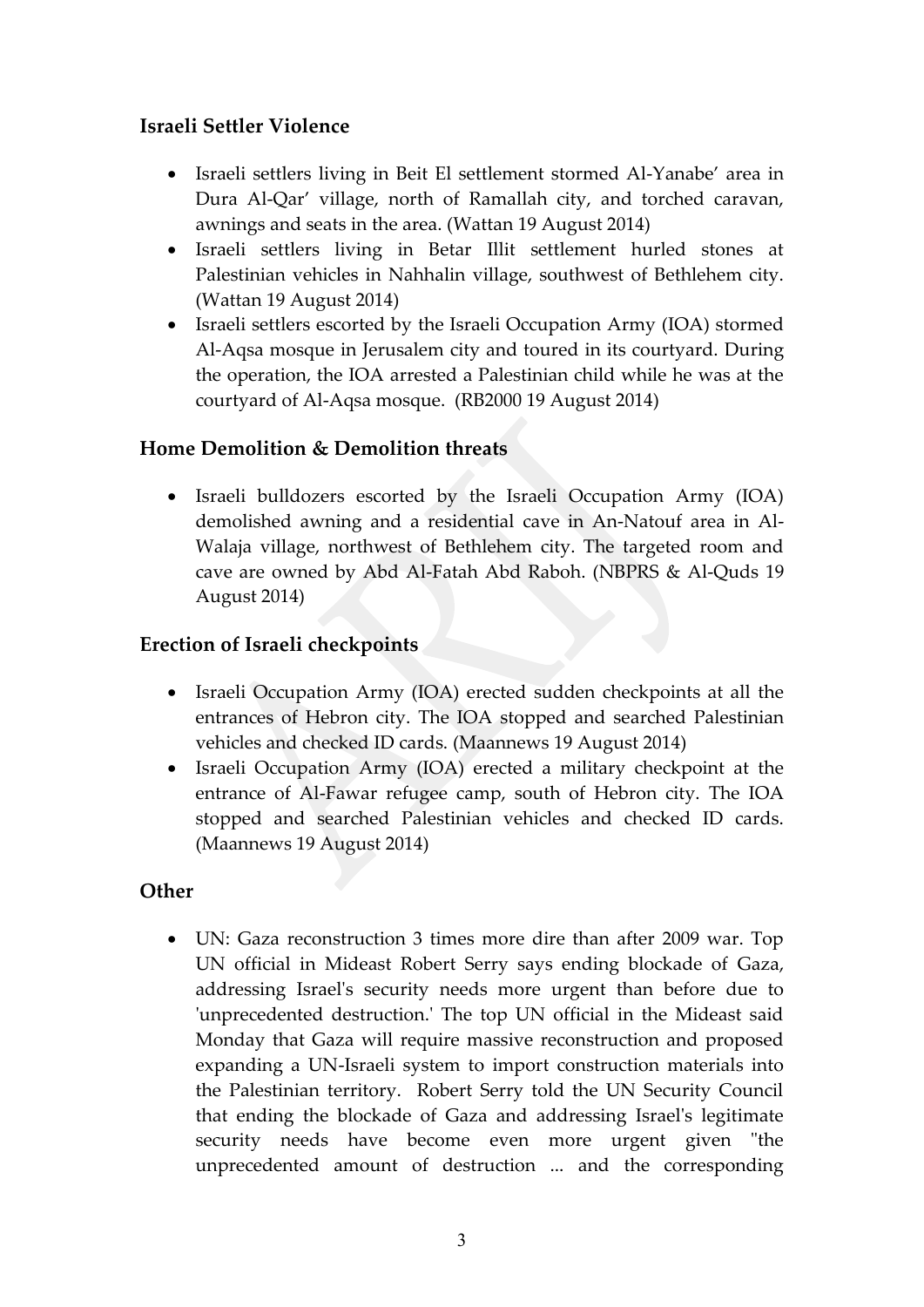unprecedented level of humanitarian needs" suffered during the latest fighting between Israel and Hamas. He said there are indications that "the volume of reconstruction will be about three times" what it was after the 2009 Hamas-Israel conflict. Serry said approximately 16,800 housing units have been destroyed or severely damaged, affecting some 100,000 Palestinians. In addition, he said an estimated 108 installations belonging to the UN agency for Palestinian refugees were damaged along with the Gaza branch of his own office. Serry said ways must be found to get large quantities of building materials, including cement, into Gaza "in a way that fulfills Israel's security concerns." During the latest conflict, Israel discovered and destroyed dozens of cross-border tunnels. Israel has said it is willing, in principle, to ease Gaza border restrictions — but only with safeguards that prevent weapons or goods with possible military uses, such as cement for building tunnels and bunkers, from reaching Hamas. Hamas agreed to a power-sharing agreement in April with Palestinian Authority President Mahmoud Abbas, whose Fatah faction controls the West Bank. The Palestinian Authority now controls a unity government of technocrats in both the West Bank and Gaza but Hamas' military wing still controls security in Gaza. Serry said the UN-Israeli system to import construction materials has been used "for years." "This system has demonstrably worked, prevented diversion of materials, allowed successful implementation of crucial projects, and built trust," he said. "Reconstruction of the magnitude which is now needed can only be addressed with the involvement at scale of the Palestinian Authority and the private sector in Gaza, meaning larger quantities of materials are required to enter Gaza." He said the United Nations is ready to explore how it can be expanded to monitor a Palestinian Authority-led private-sector reconstruction program in Gaza. Norway and Egypt announced plans on Monday to co-host a donor conference once a durable cease-fire is in place and once adequate access conditions have been established, he said. "Donors will want to be assured that they can bring construction materials inside Gaza," Serry said. "Right now, Gaza urgently needs houses, hospitals, and schools — not rockets, tunnels, and conflict," Serry said. [\(Haaretz](http://www.haaretz.com/news/diplomacy-defense/1.611217) 19 August 2014)

 Thousands of West Bank Palestinians denied exit since Gaza conflict. Shin Bet barred 1,463 from crossing into Jordan in July, says Palestinian police. The Shin Bet security service has been preventing thousands of Palestinians from leaving the West Bank since June, without any explanation. According to Palestinian police data, Israel barred 1,463 Palestinians from crossing into Jordan in July, or 2.1 percent of the